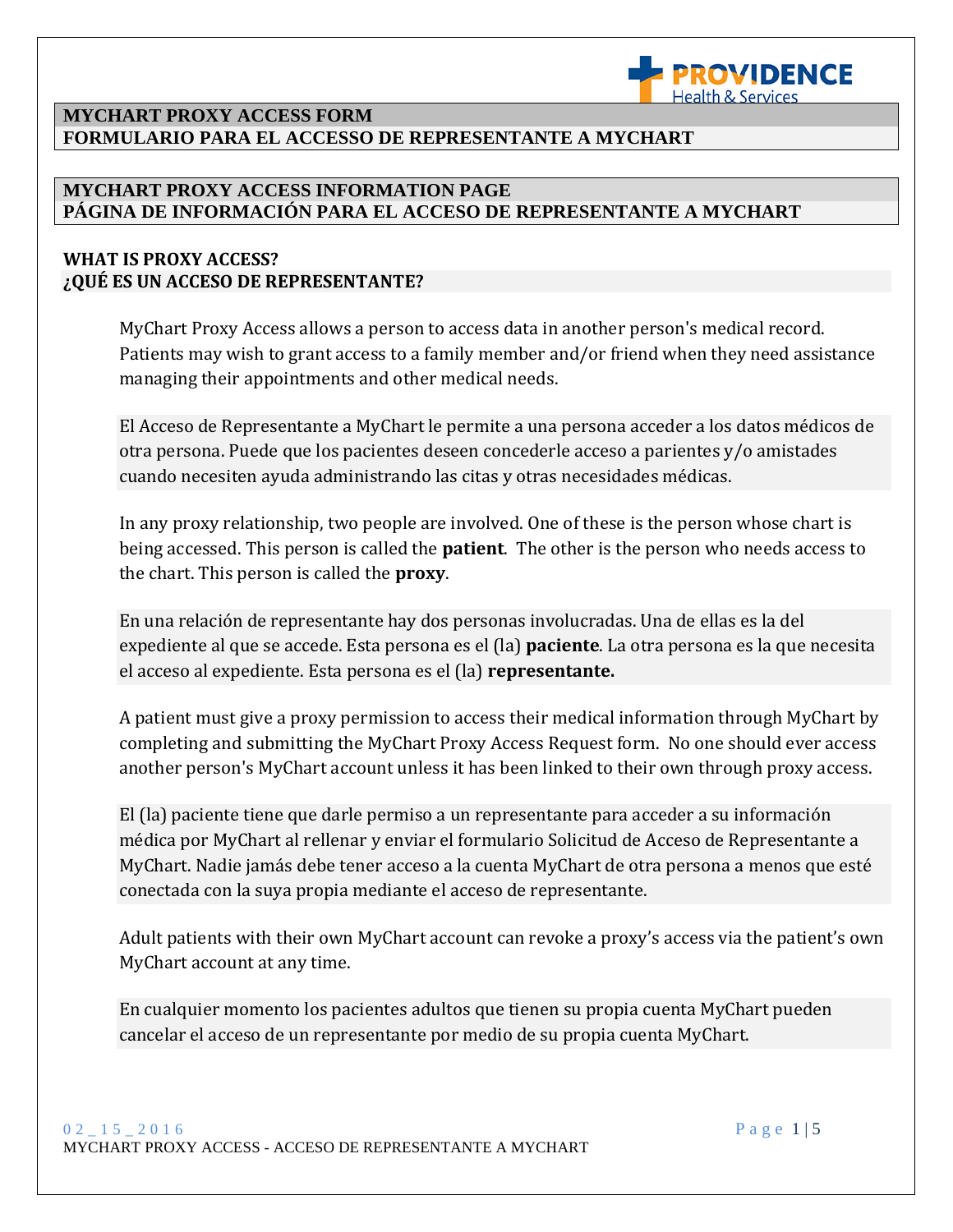

#### **MYCHART PROXY ACCESS FORM ACCESO DE REPRESENTANTE A MYCHART**

## **HOW DO I REQUEST PROXY ACCESS? ¿CÓMO SOLICITO EL ACCESO DE REPRESENTANTE?**

Complete and submit the MyChart Proxy Access Request form. Complete y envíe el formulario Solicitud de Acceso de Representante a MyChart.

### **WHAT HAPPENS NEXT?** ¿Y AHORA QUÉ?

Once we receive and approve the request form, we will set up the patient's MyChart account for proxy access. If the proxy does not have a MyChart account, we will email a unique access code and activation instructions to the email address provided on the form. The accounts will be linked and available once the account is activated.

L

Cuando recibamos y aprobemos el formulario de la solicitud, configuraremos la cuenta MyChart del paciente para que el (la) representante tenga acceso. Si el (la) representante no tiene una cuenta MyChart, enviaremos por el correo electrónico provisto en el formulario un código de acceso único junto con las instrucciones de activación. Las cuentas estarán conectadas y disponibles una vez que se active la cuenta.

Proxies who already have a MyChart account will receive notification through a MyChart secure message when the accounts are linked with proxy access. Expect to have a response within two business days.

Los representantes que ya tienen una cuenta MyChart recibirán una notificación bajo seguridad mediante MyChart cuando las cuentas estén conectadas con el acceso de representante. Espere tener una respuesta dentro de dos días laborables.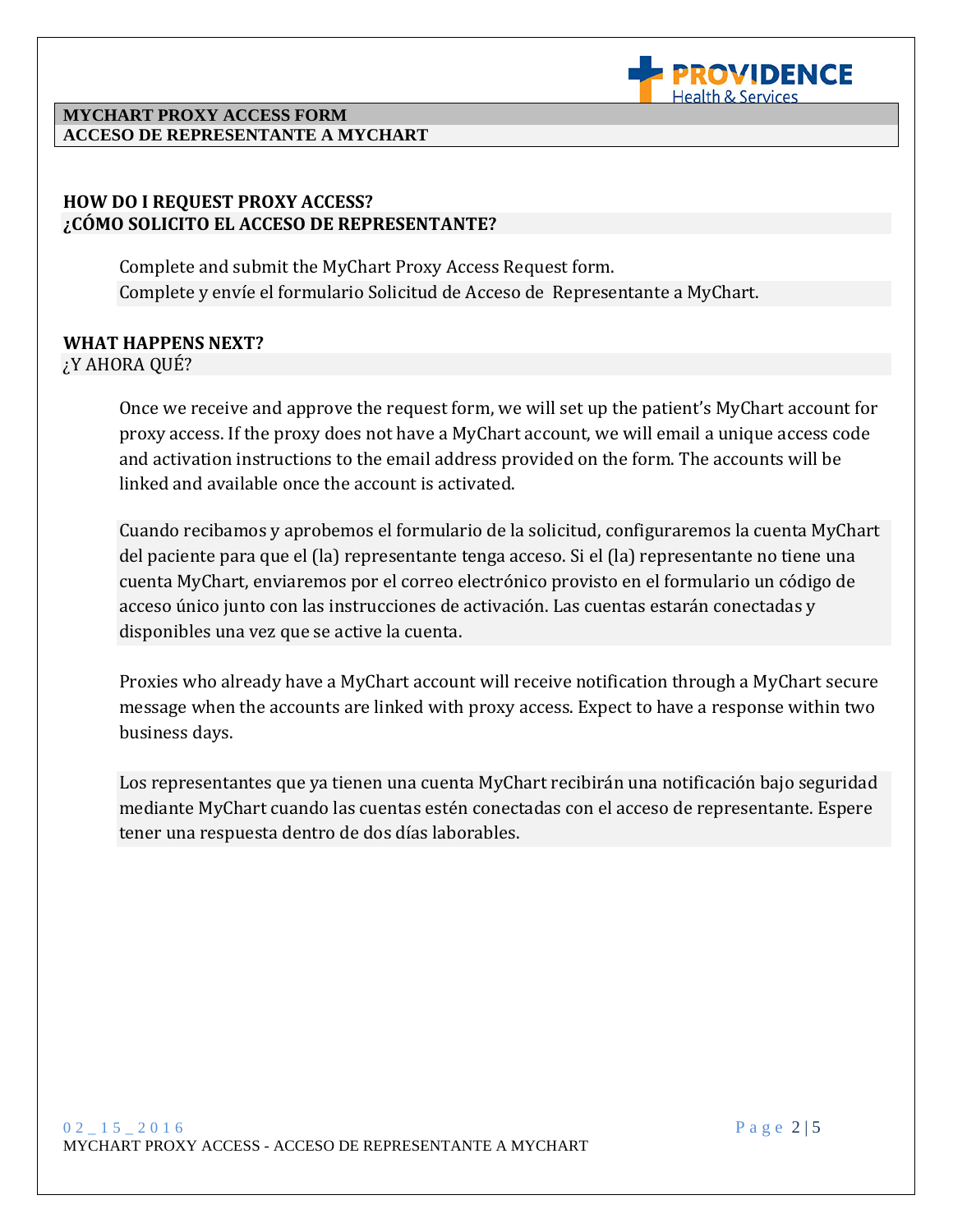

Zona postal:

### **MYCHART PROXY ACCESS FORM ACCESO DE REPRESENTANTE A MYCHART**

## **DATE (Fecha): \_\_\_\_\_\_\_\_\_\_\_\_\_\_\_\_\_\_\_**

## **PATIENT INFORMATION: (Completion of all sections required – please print clearly) INFORMACIÓN DEL PACIENTE: (es obligatorio llenar todas las secciones – favor de escribir claramente en letra de molde)**

L

| Name (last, first, middle initial):                           |
|---------------------------------------------------------------|
| Nombre (apellido, primer nombre, inicial del segundo nombre): |

| Date of Birth:                                | Social Security<br>Number (Full):                                                                                              |
|-----------------------------------------------|--------------------------------------------------------------------------------------------------------------------------------|
| Fecha de nacimiento:                          | Número de Seguro Social (completo):                                                                                            |
|                                               |                                                                                                                                |
| Street Address: No. 1996. The Street Address: | Phone Number:                                                                                                                  |
| Dirección residencial:                        | Número de teléfono:                                                                                                            |
|                                               |                                                                                                                                |
| City:                                         | Zip:<br>State: $\frac{1}{\sqrt{1-\frac{1}{2}}}\left\{ \frac{1}{2}, \frac{1}{2}, \frac{1}{2}, \frac{1}{2}, \frac{1}{2}\right\}$ |

| <b>ulty.</b> — |  |
|----------------|--|
| Ciudad:        |  |
|                |  |

| olale.  |  |
|---------|--|
| Estado: |  |

| Email Address:      |  |
|---------------------|--|
| Correo electrónico: |  |

# **PROXY INFORMATION: INFORMACIÓN DEL REPRESENTANTE**

Name (last, first, middle initial): Nombre (apellido, primer nombre, inicial del segundo nombre):

| Date of Birth:                  | Social Security<br>Number (Full):   |              |
|---------------------------------|-------------------------------------|--------------|
| Fecha de nacimiento:            | Número de Seguro Social (completo): |              |
|                                 |                                     |              |
|                                 |                                     |              |
| Dirección residencial:          | Número de teléfono:                 |              |
|                                 |                                     |              |
|                                 |                                     |              |
| Ciudad:                         | Estado:                             | Zona postal: |
|                                 |                                     |              |
| Email Address: North March 2014 |                                     |              |
| Correo electrónico:             | Parentesco con el (la) paciente:    |              |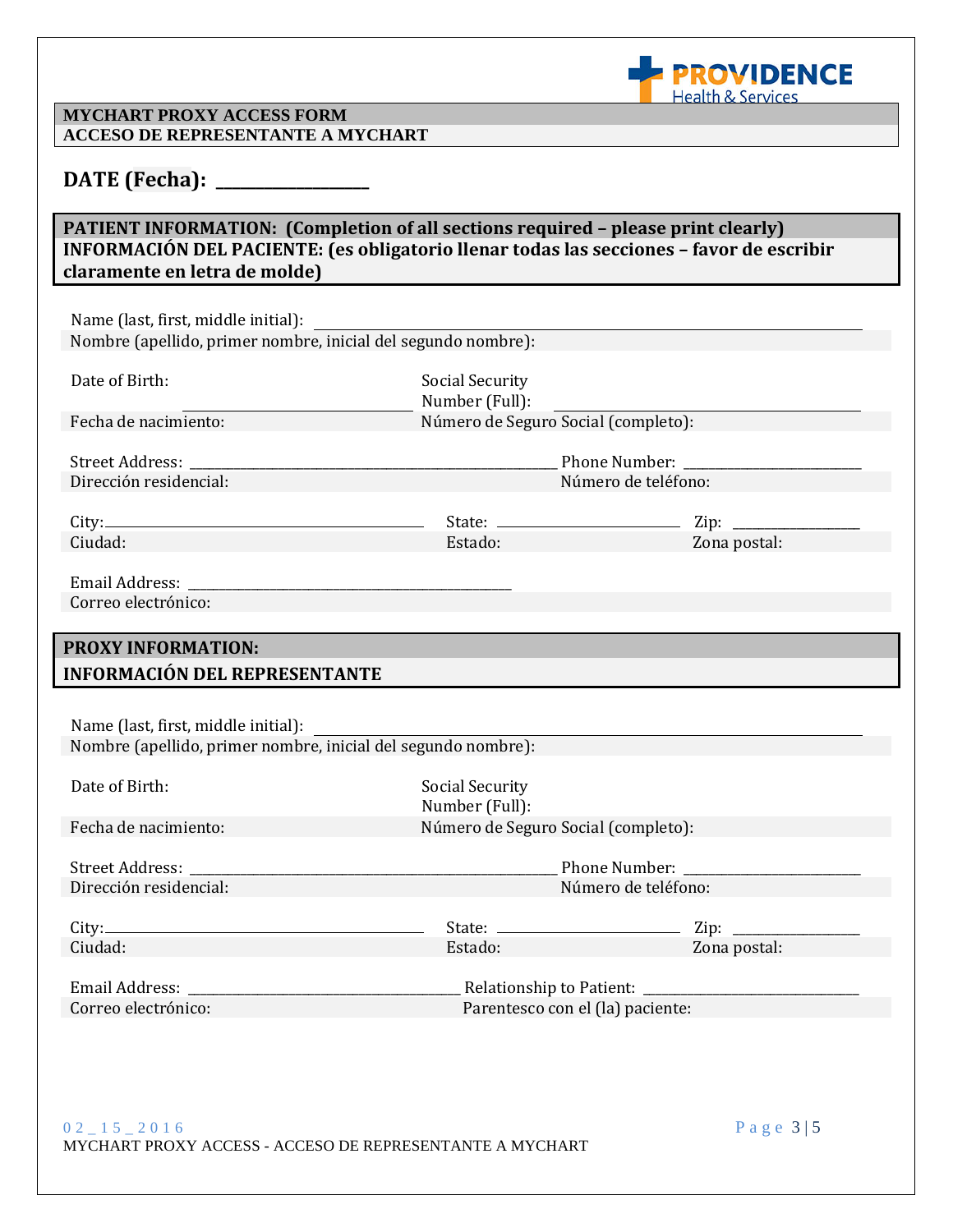

### **MYCHART PROXY ACCESS FORM ACCESO DE REPRESENTANTE A MYCHART**

## **TERMS: FOR PATIENT GRANTING ACCESS TO HIS/HER MEDICAL RECORD: TÉRMINOS: PARA EL (LA) PACIENTE CONCEDIENDO EL ACCESO A SU HISTORIAL MÉDICO:**

 I understand and agree that access to my protected health information within MyChart is subject to the MyChart Terms and Conditions. I understand that failure to comply with the terms and conditions of use for MyChart may result in the termination of MyChart access privileges.

L

- Entiendo y acepto que el acceso a mi información médica protegida dentro de MyChart está sujeta a los Términos y Condiciones de MyChart. Entiendo que el no cumplir con los términos y condiciones de uso de MyChart puede resultar en que se eliminen los privilegios de acceso MyChart.
- I understand that for all medical emergencies, I need to immediately dial 911.
- Entiendo que para toda emergencia médica debo marcar inmediatamente al 911.
- I understand that the medical information included in MyChart may include medical information considered very personal, including information about sexually transmitted and other communicable diseases, drug and alcohol abuse, HIV/AIDS, and mental health services. My health care provider, its employees, officers and physicians are hereby released from any legal responsibility or liability for disclosure of the above information to the extent indicated and authorized herein.
- Yo entiendo que la información médica incluida en MyChart puede incluir información considerada muy personal, incluyendo información por enfermedades sexualmente transmisibles y otras que se transmitan, drogadicción y el alcoholismo, VIH / SIDA, y servicios de salud mental. Mi profesional médico, sus empleados, los funcionarios y médicos quedarán exentos de cualquier responsabilidad legal u obligación por la divulgación de la información anterior en la medida indicada y autorizada en el presente documento.
- I understand that this authorization will continue until revoked. I understand that I may revoke this consent at any time in MyChart or may contact my clinic to have a proxy's access revoked.
- Entiendo que esta autorización continuará hasta que sea revocada. Entiendo que puedo revocar este consentimiento en cualquier momento en MyChart o puedo ponerme en contacto con mi clínica para revocar el acceso de un representante.
- I understand this agreement must be filled out completely, signed and dated. A copy that has not been altered will be considered as valid as the original.
- Yo entiendo que este acuerdo debe ser rellenado completamente, firmado y fechado. Una copia que no ha sido alterada será considerada tan válida como el original.
- I acknowledge that I have read and understand this MyChart form. I agree to its terms and choose to designate the person/persons named as my MyChart Proxy, thereby allowing them access to my medical information via MyChart.